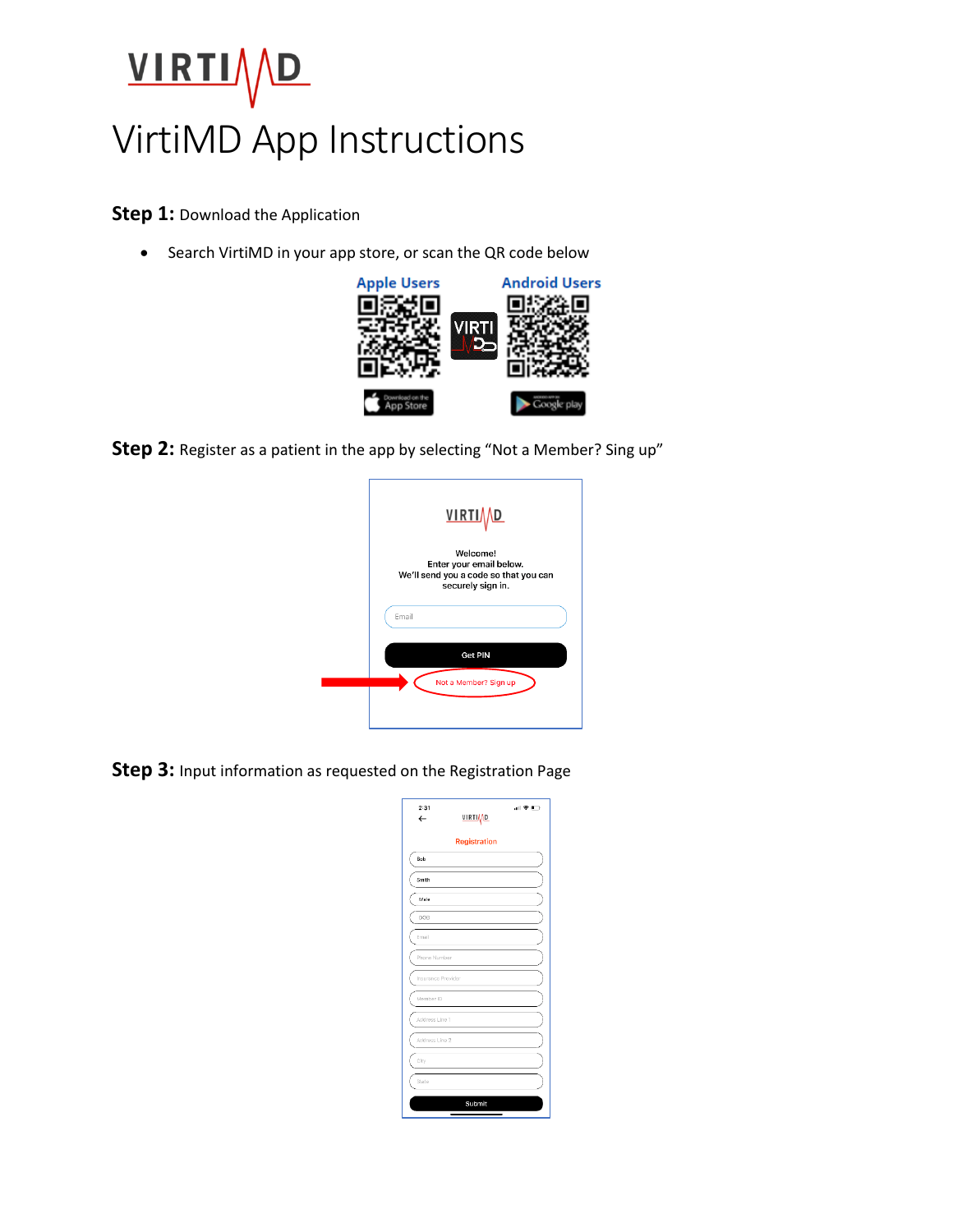

**Step 4:** Once all information has been submitted, you will be brought back to the main screen. Type in your email and select "Get Pin" A 4 digit pin number will be emailed to the email you used to register.



**Step 5:** Check your email for the 4 digit pin code and put it in the next screen and hit "Verify"

| 3:14                                                                                | $-11$             |
|-------------------------------------------------------------------------------------|-------------------|
|                                                                                     |                   |
|                                                                                     |                   |
|                                                                                     | <b>VIRTIAD</b>    |
| We have sent the verification code to registered email.<br>Please enter code below. |                   |
| $\cap$                                                                              | $\cap$<br>$\circ$ |
|                                                                                     | Verify            |
|                                                                                     |                   |
|                                                                                     |                   |
|                                                                                     |                   |

**Step 6:** Now you are registered and logged into the App. To see a provider, select the first option – "Front Desk" (This will eventually be changed to "See a Provider Now") **Reminder that your telemedicine visit can be done any time ON THE SAME DAY as your testing appointment.** 

| Please select any one option to continue |
|------------------------------------------|
| <b>Front Desk</b>                        |
| <b>Patient Report</b>                    |
| Profile                                  |
|                                          |